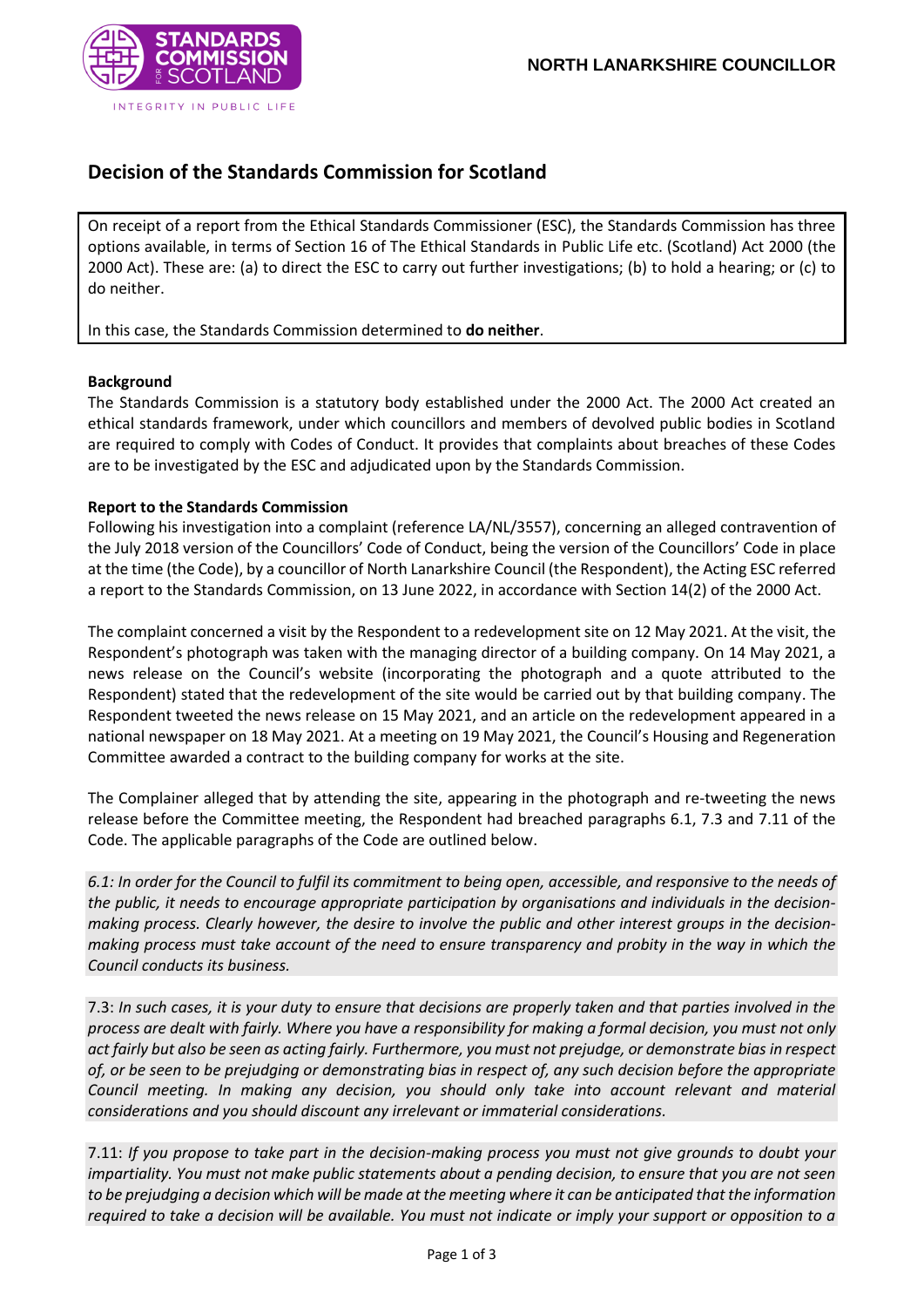

*proposal, or declare your voting intention, before the meeting. Anyone who may be seeking to influence you must be advised that you will not formulate an opinion on a particular matter until all available information is to hand and has been duly considered at the relevant meeting.*

The ESC undertook an investigation into the complaint. In his investigation report, the Acting ESC advised that:

- 1. While it was accepted that the Respondent attended the site and that her photo was taken with the managing director of the building company, there was no evidence that the Respondent was lobbied or otherwise influenced in a way that impacted on her subsequent vote. The Acting ESC further advised that the visit had been arranged by council officers and, other than for the purpose of the photoshoot, the Respondent did not meet with the managing director (or any other contractor). As such, the Acting ESC concluded that he did not consider that the Respondent had breached paragraph 6.1 of the Code.
- 2. The quote attributed to the Respondent did not directly relate to the development in question or outline the Respondent's position in advance of the Committee meeting. The Acting ESC further advised that the Council's Monitoring Officer had confirmed the Council's news release was issued early as a result of an error on the part of a council officer. The Acting ESC concluded, therefore, that the Respondent had not prejudged or demonstrated bias before the meeting, and could not reasonably have been perceived as doing so. As such, the Acting ESC concluded that he did not consider that the Respondent had breached paragraph 7.3 of the Code.
- 3. The Respondent's appearance in, and subsequent circulation of, the photograph could not be interpreted as her pre-judging or indicating support or opposition to an application before the Committee meeting, given that the photograph alone did not confirm anything more than the existence of the development. As such, the Acting ESC concluded that he did not consider that the Respondent had breached paragraph 7.11 of the Code.

## **Reasons for Decision**

Having considered the terms of his report, the Standards Commission did not consider that it was necessary or appropriate to direct the Acting ESC to undertake any further investigation into the matter.

In making a decision about whether to hold a Hearing, the Standards Commission took into account both public interest and proportionality considerations, in accordance with its policy on Section 16 of the 2000 Act. A copy of the policy can be found at: [https://www.standardscommissionscotland.org.uk/cases.](https://www.standardscommissionscotland.org.uk/cases)

In assessing the public interest, the Standards Commission noted that a breach of the lobbying or fairness and impartiality provisions in the Code could bring the Council's committee system, and the Council itself into disrepute and put it at risk of a successful legal challenge. In this case, however, the Standards Commission was of the view that, on the face of it, there was no evidence of any such breach of the Code.

The Standards Commission noted that holding a Hearing (with the associated publicity) could promote the provisions of the Code, if it was found that the Respondent's conduct amounted to a breach of the Code. There could, therefore, be some limited public interest in holding a Hearing. Regardless of this, the Standards Commission was, however, also required to consider whether it would be proportionate to do so.

In considering proportionality, the Standards Commission noted that the Acting ESC, in his report, had reached the conclusion that there was no evidence of a breach of the Code on the part of the Respondent. Having reviewed the evidence before it, the Standards Commission found no reason to depart from that conclusion.

The Standards Commission noted that the option to take no action had been included in the 2000 Act to ensure that neither the ethical standards framework, nor the Standards Commission, was brought into